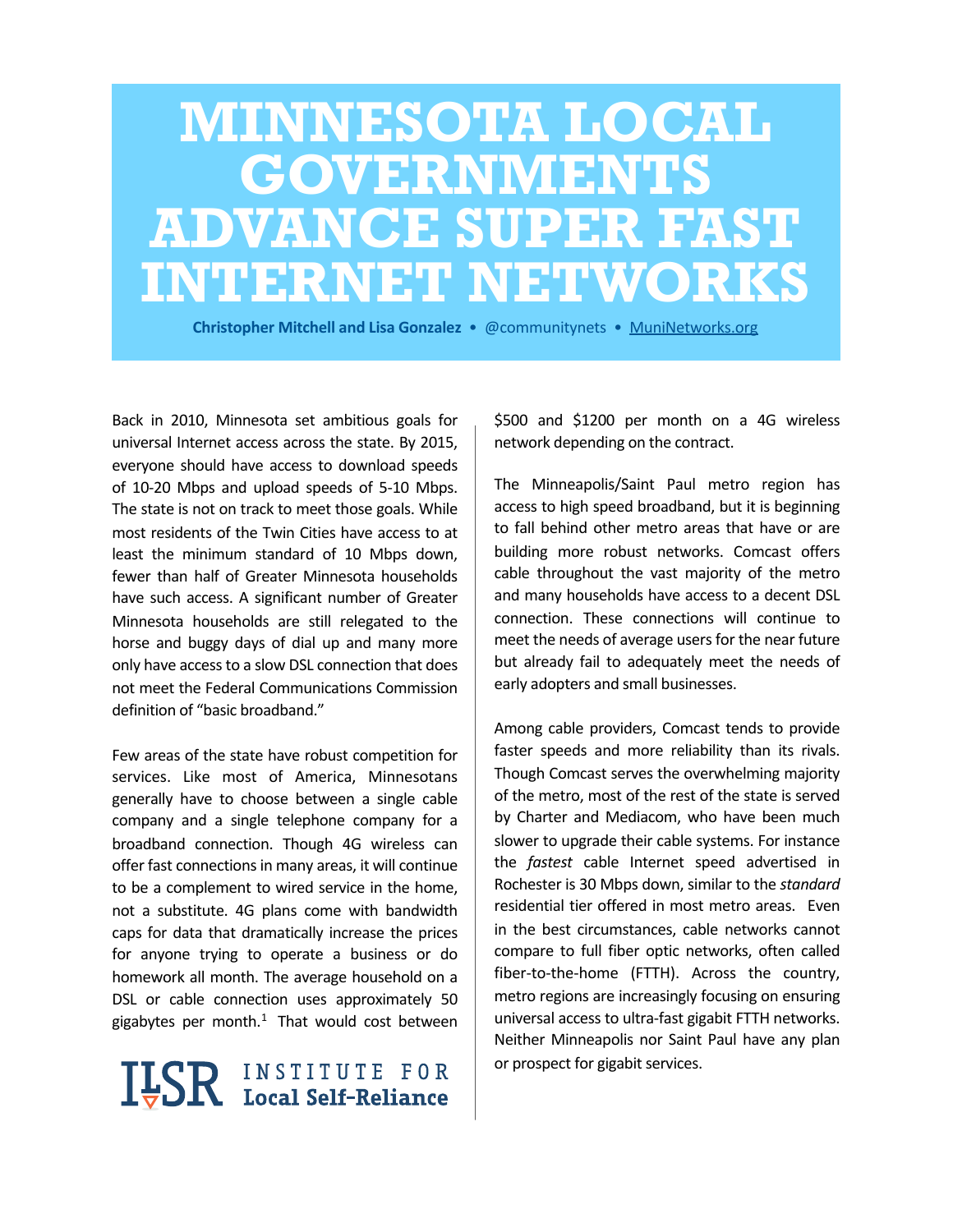#### **COMMUNITY NETWORK MAP**



The Institute for Local Self-Reliance is tracking over 400 local governments that provide telecommunications services to local businesses and/or residents in the United States. http://MuniNetworks.org/communitymap

Some rural areas in Minnesota actually have very good access to the Internet, including in areas where local governments have invested as we discuss below. Rural cooperatives, mostly telephone but also some electric, have also invested significantly in fiber optic connections that are delivering very reliable connections capable of very high speeds. However, coops have often continued to offer similar speeds as are available over cable systems, for a variety of reasons, both cultural and economic.

Additionally, Minnesota has a uniquely high number of independent local telephone providers, some of whom have been able to invest expanding fiber capacity and others have not. Finally, wireless Internet service providers (WISPs) also serve rural areas with a range of speeds using specialized wireless equipment.

The range of providers, from locally owned networks to distant mega-corporations, has resulted in a wide gamut of access, from modern fiber networks to nothing.

#### **WHAT IS BROADBAND?**

Definitions vary but it generally refers to an always on connection that is faster than dialup (56 kbps or .056 Mbps). The FCC is currently defining "basic broadband" as 4 megabits down and 1 megabit up, saying that this is the minimum connection needed to use common Internet applications.

Most in Minnesota connect via DSL or cable. With recent upgrades, cable connections are capable of meeting the Minnesota broadband goals of 10-20 Mbps down and 5-10 up. In the metro, Comcast can deliver those speeds but other cable companies have not upgraded recently. DSL connections are limited by distance, meaning real connection speeds in rural areas are often much lower than advertised rates. Even under optimal conditions, DSL will struggle to meet the Minnesota upload goals.

Modern fiber networks often offer symmetrical connections, meaning a user can send data as rapidly as receiving it. DSL and cable networks are asymmetrical, meaning that uploads are much slower than downloads, making it harder to work from home or send large files to clients.

Aside from creating a task force and setting goals, both the legislature and recent governors have taken a hands-off approach to expanding Internet access. Where broadband access has expanded in recent years, government has often been involved. Federal programs offer a variety of loans and ongoing subsidies for Internet access, mostly to private companies in rural areas and cooperatives.

Frustrated by the reluctance of incumbent phone and cable companies to significantly upgrade their networks, a growing number of counties and towns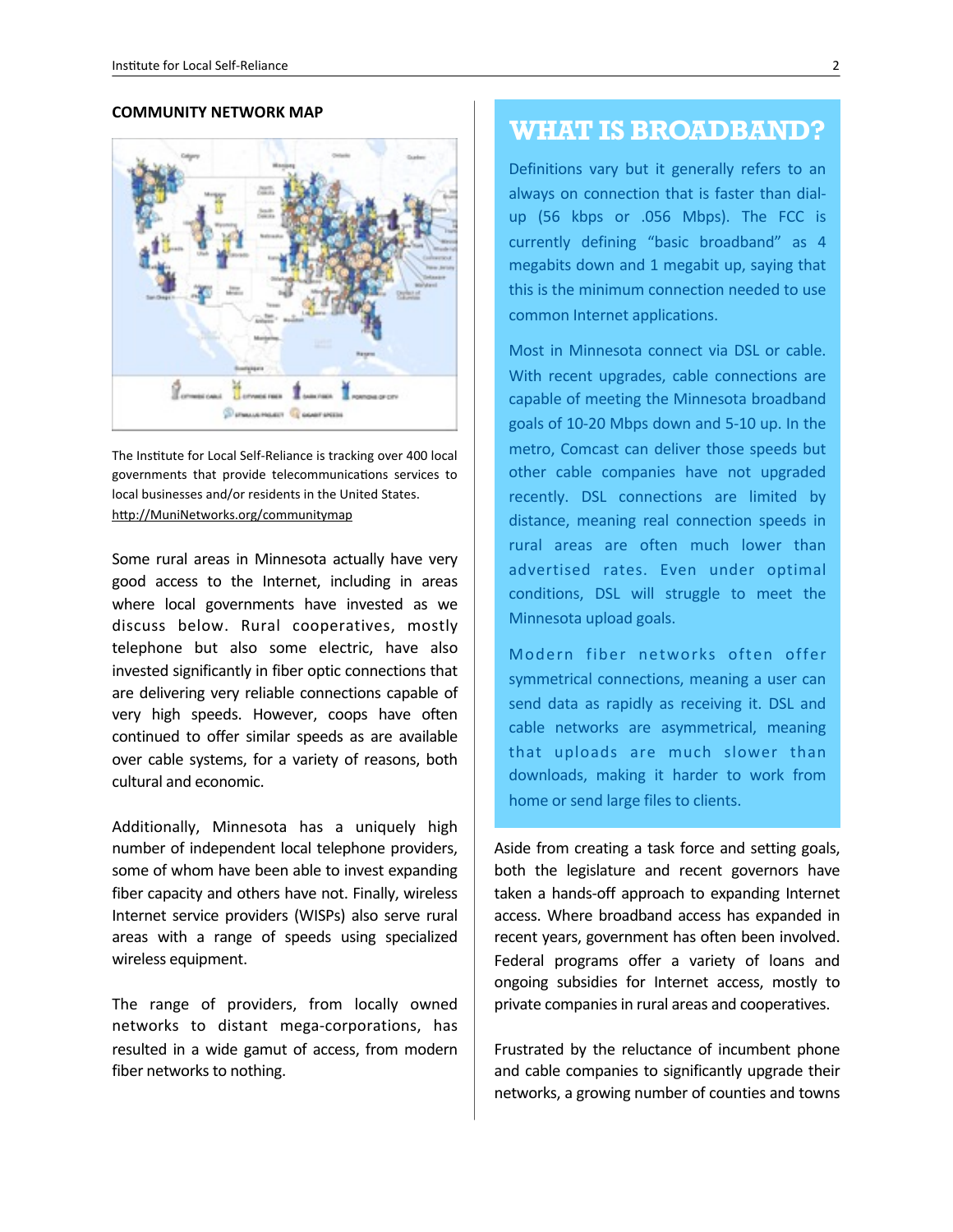have begun building their own networks. This brief focuses on some of the strategies local governments have embraced to improve Internet access for local businesses and/or residents.

We offer an overview of several approaches, each of which will be fleshed out in greater detail in a forthcoming report. The counties of Lac qui Parle and Sibley have entered into a public-private partnership with a consumer cooperative. Lac qui Parle partnered with an existing telephone cooperative and Sibley with a newly created broadband cooperative.

Scott County has built a network by first connecting anchor institutions such as schools, municipal facilities, and public safety communication towers, later using it to drive economic development. This strategy could be appropriate for almost any city or county, involving low risk and repaying the investment with internal savings.

Other local governments have pursued different strategies. Windom and Monticello built their own city-wide FTTH networks in the face of forceful opposition by incumbents. Chaska and Buffalo have invested in both fiber and wireless technologies to connect anchor institutions, businesses, and residents. Still other local governments approaches will be covered in an upcoming, longer report on Minnesota.

ILSR has nearly a decade of experience both studying and working with local governments to expand Internet access. Local governments have a continuum of options, from investments to enable other providers to building and operating their own citywide networks. Each community's needs and preexisting assets have varied, leading us to the conclusion that any decision about how to expand access must be made at the local level, by those who will have to live with the consequences. The rest of this brief introduces how some local governments have taken action.



# **LAC QUI PARLE COUNTY**

Home to 7,000 Minnesotans, Lac qui Parle County borders on South Dakota. Madison, the county seat and "Lutefisk Capital USA," is one of eight towns and 22 townships. Agriculture and construction dominate the economy. Prior to the partnership to expand high speed access, much of the county was served by Frontier's DSL system where connection speeds reached about 1.5 Mbps downstream and much less upstream. Slightly faster connections of 3-5 Mbps from Mediacom were available in two towns, and those outside of the towns had to mostly settle for slow dial-up or satellite connections.

Understanding the crucial importance of high speed Internet access, the County's Economic Development Authority (EDA) asked Frontier to upgrade its network. Pamela Lehmann, the head of EDA recounted her experience to MPR: "We had two meetings with some of the upper management. They said they didn't have the funds available for a project like this. When they are looking at the big picture, a small county in west-central Minnesota was not their priority at that time. $"^2$  $"^2$ 

The County gave Frontier yet another opportunity to work with them by issuing a formal request for information (RFI) but Frontier did not bother to even respond. Meanwhile Farmers Mutual Telephone (FMT), a cooperative serving some 40 percent of the county territory, already had plans to upgrade its subscribers to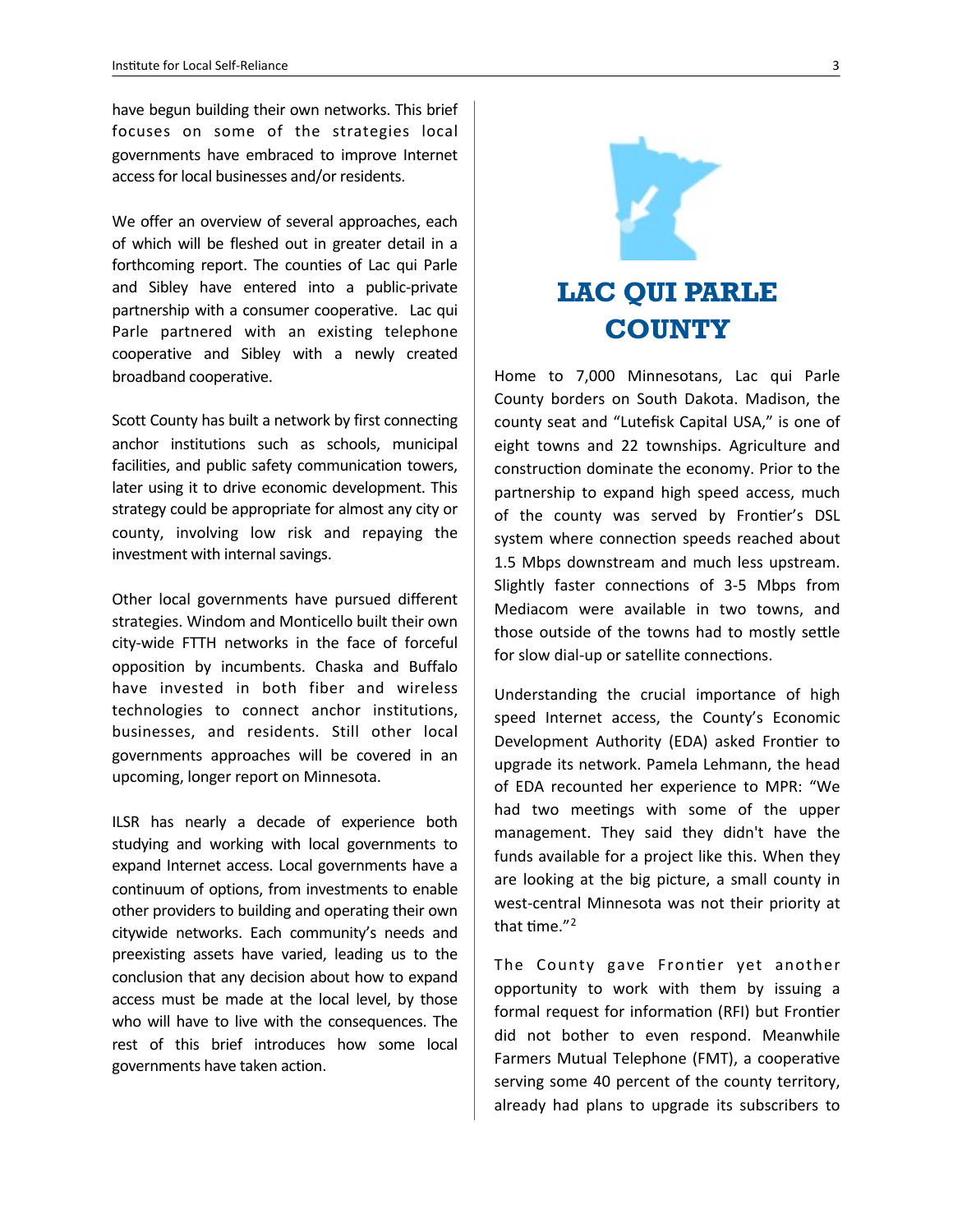fiber optic service. FMT proposed a partnership with the County and agreed to share the costs of a feasibility study, with matching funds provided by the Blandin Foundation, to evaluate the idea. The study was completed in early 2010 and found that a significant area was unserved and desired better access.

FMT and Lac qui Parle shared the costs of a grant writer to submit an application in the second round of the federal broadband stimulus funding. Because the towns of Madison and Dawson were considered "served" due to Mediacom's cable service, they were excluded from the project to upgrade communications infrastructure.

In late 2010, the county-coop partnership received an American Recovery and Reinvestment Act award of \$9.6 million, of which half was a grant and the balance a loan. The stimulus award allowed FMT to expand fiber beyond just upgrading its subscriber-base to connect most of the rest of the county.

FMT and the County quickly discovered the costs were likely to exceed initial projections. The County agreed to pay half the shortfall and loan FMT the other half. For the first 10 years, the loan will bear no interest but would begin accruing interest after that period if the loan had not yet been entirely repaid.

The new project will connect at least 1,738 resident and business premises in addition to two K-12 schools, a library, two medical facilities, three public safety facilities, two community support facilities, and two government facilities. Ultimately, the network will cover 339 square miles.

The network will eventually offer standard triple-play services of telephone, Internet access, and television, but currently delivers just telephone and Internet access. FMT is working on the necessary agreements to offer cable television, but small scale providers are

# **POLICY SUGGESTIONS**

To truly achieve border-to-border, high speed Internet access, the state should remove barriers to local investment. Local governments should be empowered to work together and partner both to invest in their own networks and with partners as they see fit. A key barrier in Minnesota is the 65 percent referendum requirement to own or operate a telephone exchange. Minnesota should remove this barrier and join the majority of states that do not limit local authority.

The state can also expand Internet access by establishing a loan fund. Loans should be prioritized to areas with the greatest need and to entities that have consistently reinvested in upgrades and customer  $s$  ervice  $-$  cooperatives and local governments. These entities are democratically accountable to subscribers, a check against any potential abuse or neglect. Loans should come with conditions similar to that of the stimulus broadband programs, requiring interconnection and basic principles of non-discrimination.

often at an extreme disadvantage in securing channels owned by massive corporations (including big cable companies like Comcast). The content owners generally charge far more to small scale operations than big firms, just one of the many reasons there is so little competition for cable television.

The project began in early 2011. FMT was able to begin by expanding fiber it had already run to hospitals in Dawson, Madison, and Appleton. The cooperative began offering services in 2013, and the project was nearly complete in early 2014.

Ironically, because Madison was excluded from the project, it has become a reverse oasis  $-$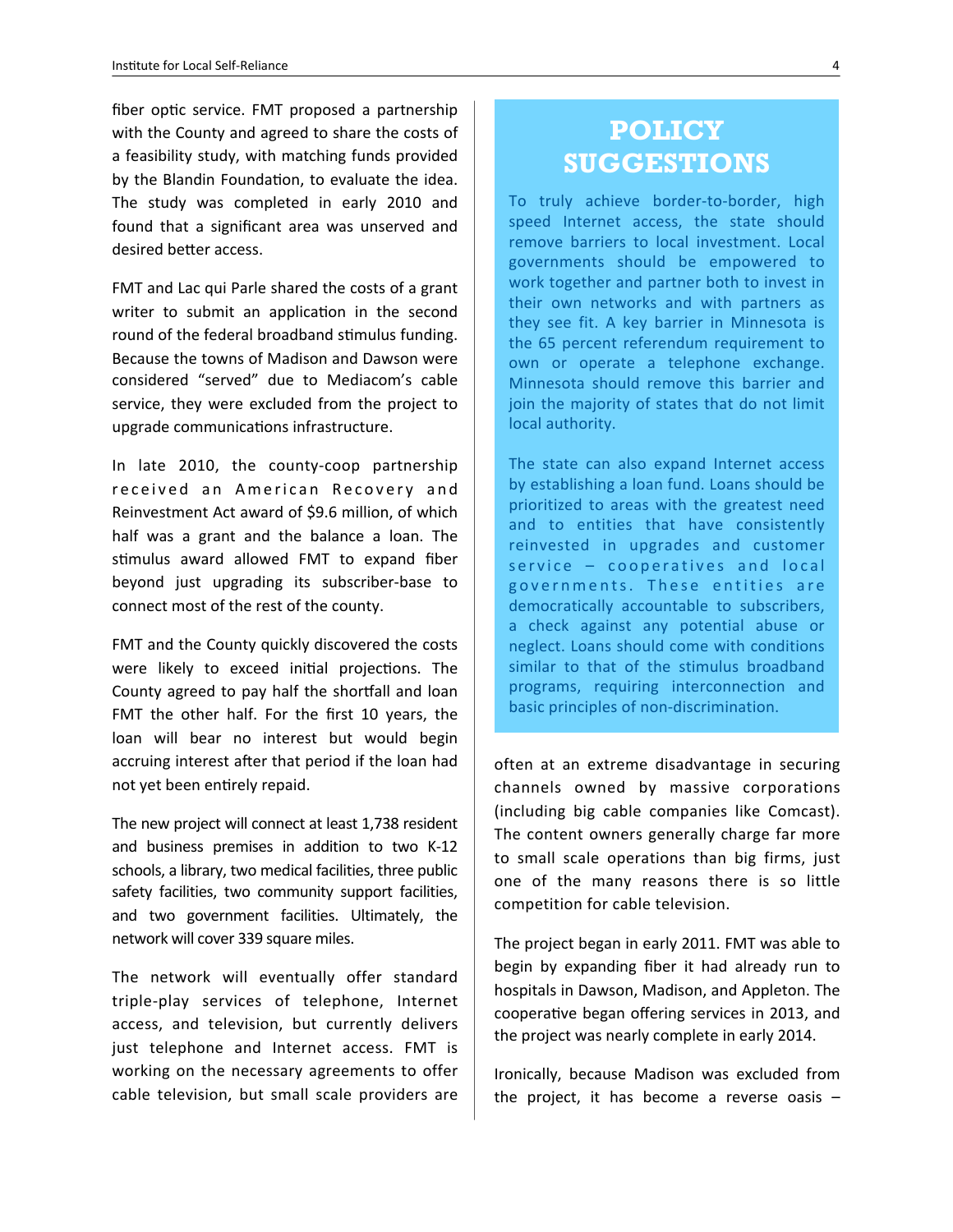### **OVERBUILDING POLICY**

One of the frequent concerns in Internet policy is whether a government program should allow "overbuilding" or building a new network where another already exists. In Lac qui Parle, the new fiber optic network avoided areas already served by much slower cable and DSL, which may result in people and businesses moving just outside town limits to get much better Internet access.

The Lake County fiber project decided to connect the entire county and portions of nearby Saint Louis County, including the towns of Two Harbors and Silver Bay. Mediacom has protested this action at all levels of government, saying it should not have to compete against a subsidized network. However, one could also argue that decades of a monopoly is also a form of subsidy that has historically protected Mediacom from competition.

The larger policy problem is that encouraging networks only in the hardest to reach areas increases the costs significantly. By including the more dense areas of Lake County, the project is much more likely to achieve positive cash flow – areas of higher revenue balance the areas of lower revenue. Without the higher density areas, the network may need ongoing subsidies, which is often decried by the same people demanding that no overbuilding occur.

The best question may be: What is the most fiscally responsible way to ensure Minnesota has high quality border-toborder Internet access? The answer will almost certainly involve some level of "overbuilding," though almost always where the existing networks have refused to upgrade to deliver modern services.

having access only to slower services from Frontier and Mediacom rather than the modern fiber connections surrounding them. $3$  Pamela Lehmann lives in Boyd but works in the county seat, Madison. As many in her situation have found, her home connection is faster and more reliable than her work connection. Over time, this may have the effect of hollowing out Madison as businesses find they are more competitive with access to FMT fiber than stuck with slower cable and DSL.

After FMT began offering services, some residents contacted the EDA to report that Frontier was trying to charge a \$250-\$300 penalty when they attempted to switch providers.<sup>[4](#page-13-2)</sup> After long periods on hold (up to an hour reported), customers were told that they signed a contract with Frontier that gives the telecommunications company the right to charge the fine.

FMT complained to the Public Utilities Commission (PUC) about Frontier's behavior and that process is still ongoing. Those who have been able to take service from FMT have been quite pleased. Jean Menden is a jewelry artist in Boyd, one of the many small business owners that uses her fiber connection for business. In addition to an improved online store, she now can access video tutorials to improve her silversmith skills as we learned from an article in **Pioneer Press with this quote:** 

> *"If you had two hours, you could watch a 10-minute video," Menden said as she*  described the fitful connection that used to *be the best available around Boyd."*<sup>[5](#page-13-3)</sup>

The standard offering that most residential and local businesses subscribe to is 20 Mbps symmetrical service for Internet along with telephone services. The bundle with just local telephone is \$68.45 and with unlimited long distance is \$99.45.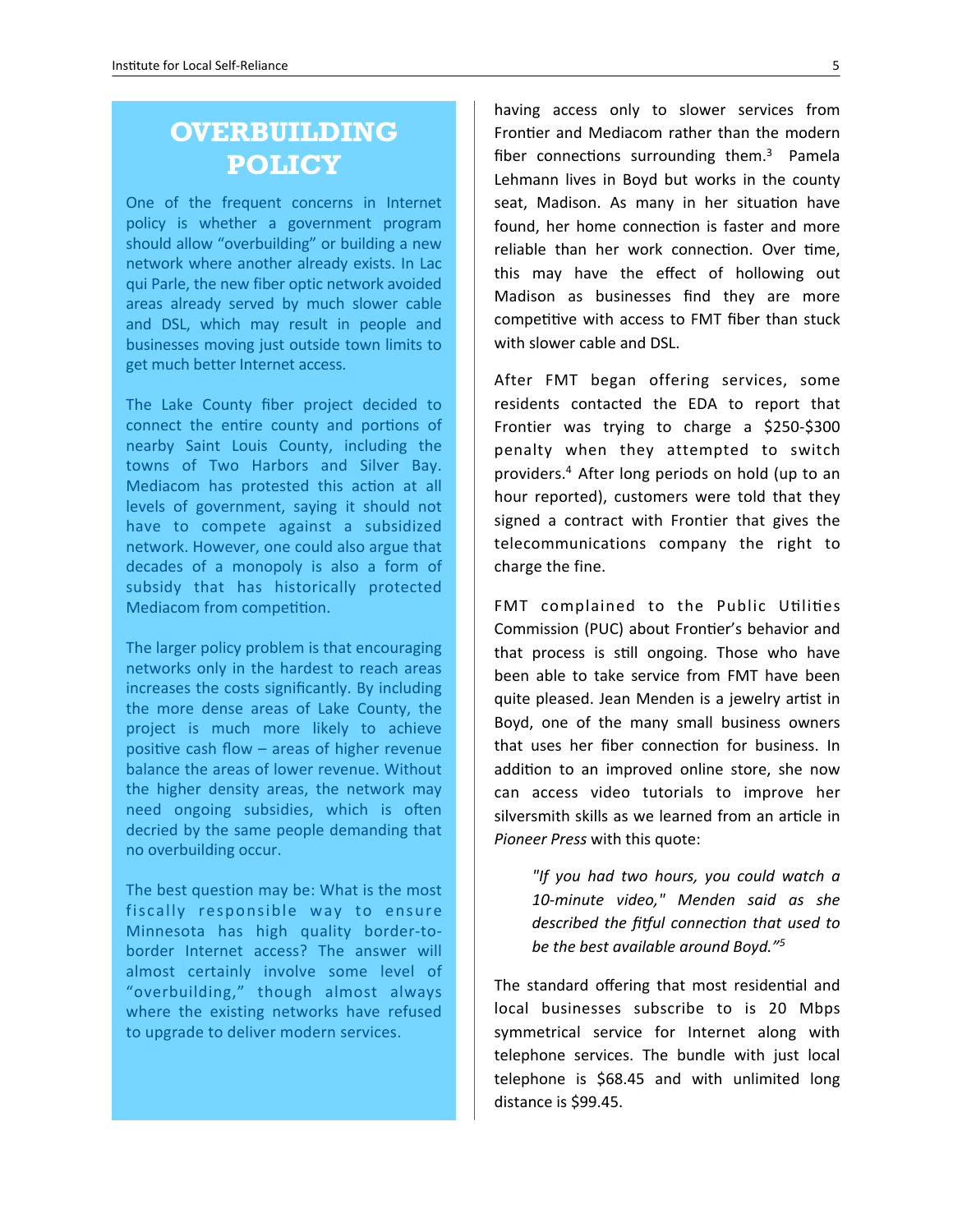

#### **SCOTT COUNTY**

Scott County had long watched as its neighbor, Dakota County, expanded a county-owned fiber network to improve access to schools and other community anchor institutions. We will cover this in depth in a future report. Local leaders learned from those efforts and its Board of Commissioners approved the \$4 million budget for its own 90 mile ring in January 2007. The savings from no longer having to lease expensive connections from existing carriers were estimated at \$500,000 per year. The county bonded for the project, spreading the cost of building it over many years. Combining the bond payments and operating expenses, the County saves \$35,000 per year compared to its cost of leasing lines. The new fiber network also offers much higher capacity connections, a much lower cost per bit delivered, and greater reliability.

The network connected all County owned facilities, including towers used for public safety communications, libraries, city halls, police departments, school districts, and the state of Minnesota's high capacity backbone. Ultimately, it also interconnected with Dakota and Carver networks as well as providing redundant paths out of the county, one to Mankato and one to the "511 building" in Minneapolis, where hundreds of carriers interconnect networks. Having that connection effectively meant that any carrier in the 511 building could offer services to Scott County, rather than the county being dependent on the small number of carriers that already built infrastructure in the county.

They worked with local provider Access Communications to build the network though Access was later bought by a company called Zayo. The partnership resulted in a lower cost to both parties  $-$  the County paid the capital costs to install the fiber and Zayo is responsible for ongoing maintenance. The state Office of Enterprise Technology has also agreed to manage portions of the network in return for access to some of the connections, lowering costs.

Even this early in the network's useful life, the results have been tremendous. The local school district has slashed its expenses, from paying approximately \$58 per megabit to under \$7 per megabit. And due to the network, the schools have almost unlimited capacity to upgrade to faster speeds that would have been cost prohibitive to lease from a telephone or cable company.

The network is also responsible for more jobs in the region. When Emerson Process Management was engaging in site selection for a 500 job, \$70 million investment, Scott County could offer it affordable access to the fiber network. Shakopee *News*  reported: "Dependent on projected usage and other assumptions, over a 20-year period, it is estimated this would result in a net present-value savings of between \$1.1 million and \$1.7 million for Emerson."<sup>[6](#page-13-4)</sup> Emerson picked Scott County.

The more recent decision from Shutterfly to locate in Scott also came with an agreement to use Scott County fiber to lower its costs of connectivity. Ensuring that businesses will have an affordable  $-$  and often more importantly today, reliable  $-$  Internet connection is increasing essential to a healthy business environment. The Dakota and Scott County conduit and fiber investments position them to ensure those connections are available.

Some nearby counties, most notably Carver, are also starting along similar paths but others, most notably Ramsey, are doing very little.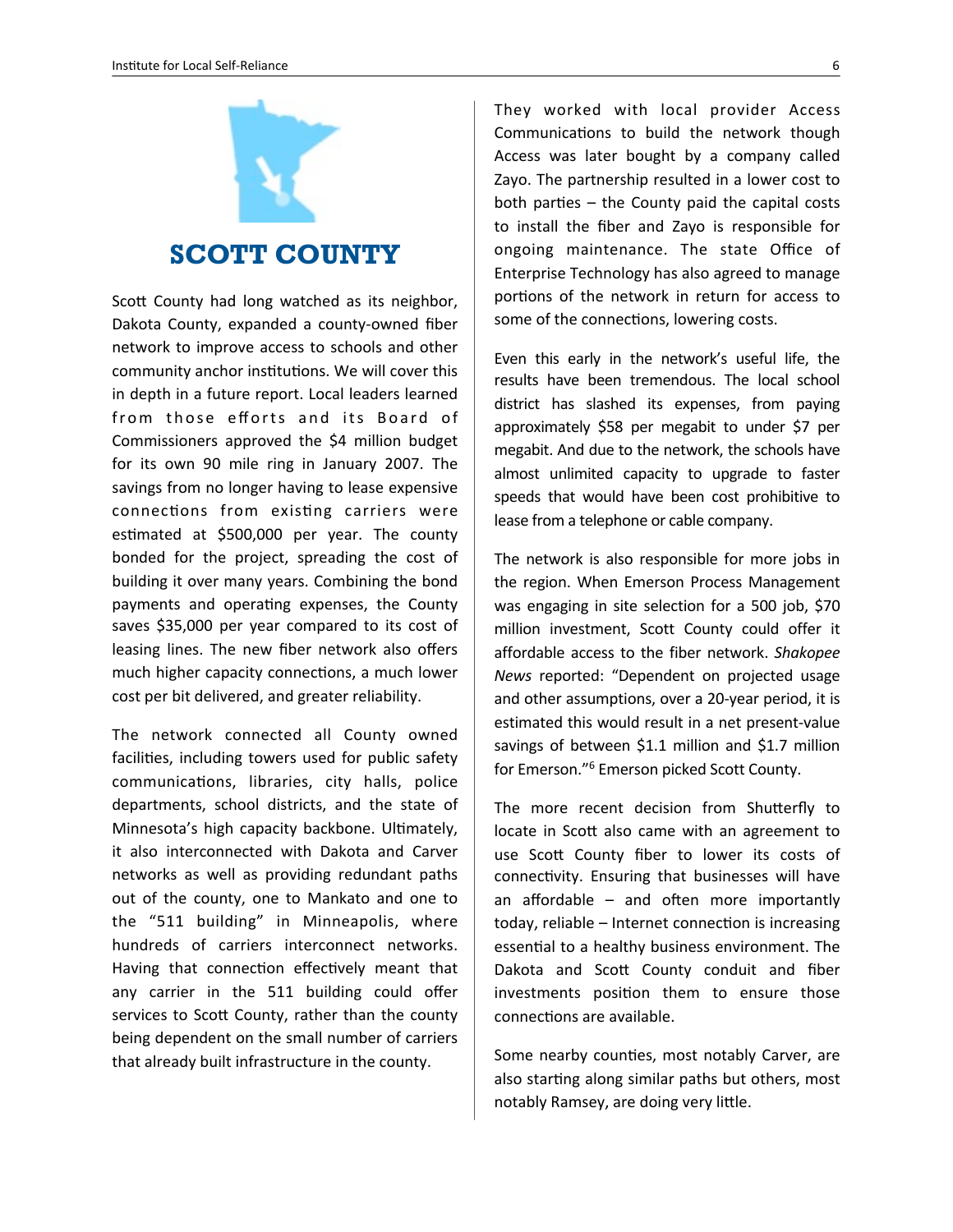

Toward the southwest area of Minnesota, approximately 4,600 people call Windom home. The community rests 135 miles west of the Twin Cities metro and is the county seat of Cottonwood County. Traditionally an agricultural community, Windom is home to several manufacturing plants. PM Beef, Toro, Fortune Trucking, and Big Game Tree Stands are some of the biggest employers.

Windom Municipal Utilities (WMU) began providing electric services to the community in 1895, a time when private electricity companies regularly claimed that electric networks were too complicated for local governments to manage. The City also provides water and wastewater services. WMU began offering cable services via its Windom Cable Communications (WCC) in the mid 1980s.

In the late 1990s, Windom found itself frustrated by the refusal of the private sector to provide high speed Internet connections. Dial-up was available but Qwest had not yet deployed DSL in town, despite some investments nearby.

Meanwhile, the municipally owned cable company was losing customers to satellite providers, part of a larger cable trend nationally. In looking to upgrade the cable facility, WMU realized that upgrading to a fiber-to-the-home (FTTH) would benefit the community significantly, allowing the utility to also offer telephone and Internet access. However, offering phone service would require passing a 65% supermajority referendum per state law. Minnesota is the only state to have such a requirement.

#### **LOCAL AUTHORITY**

The U.S. National Broadband plan recognizes the importance of local authority to build networks as necessary. Recommendation 8.19 says, "Congress should make clear that Tribal, state, regional and local governments can build broadband networks."

And a recent opinion from the D.C. Circuit Court, Verizon v. FCC, specifically noted that the Federal Communications Commission has the power to remove barriers to infrastructure deployment, specifically citing state laws creating barriers to municipal networks.

In 1999, Windom put the measure on the ballot but did not meet the supermajority threshold, in part because Qwest announced prior to the vote that it would soon expand DSL to Windom. After the referendum lost, Qwest chose to delay the investment.

Exasperated local citizens asked for another referendum. Local officials were skeptical, given the time and expense of another ballot initiative in which the city was legally prohibited from taking a position and opponents were much better financed. As is supposed to happen in a democracy, the people had their way and in 2000, the new initiative was supported by over 70 percent of the voters.

In 2004, Windom issued \$9.47 million in revenue bonds, using the financial tool most municipal fiber networks have used. The utility sold bonds to private investors to be repaid with the revenues of the system.

Shortly after beginning to connect subscribers to the new network, they discovered a peculiar problem not uncommon among small networks. The demand was actually too high; more people were taking service than expected. Though this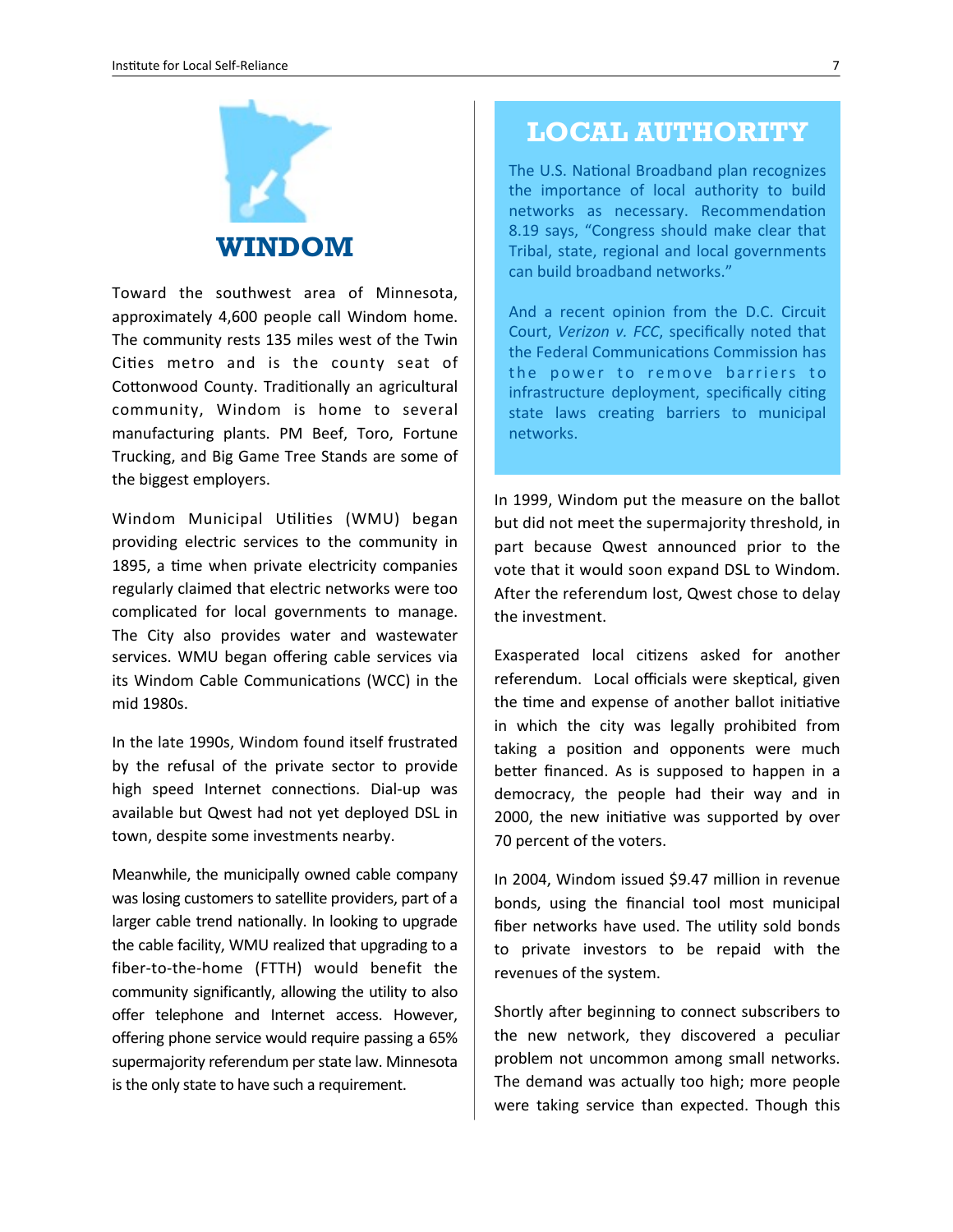may seem an odd problem, it results from the high upfront costs of connecting a home. At that time, connecting a home cost over  $$1500$ , an amount that is gradually paid off over a few years as the subscriber makes monthly payments for services. Having too many subscribers too quickly requires an enormous upfront investment. This is also where the mix of services is important. Those who subscribe to all three services television, telephone, and Internet access generate enough revenue to pay off those connection costs in a year or two, but a household only taking telephone services could take more than five years to recoup.

Community owned networks can face a tough decision in this situation, choosing between rapidly paying off network debt or keeping prices low to benefit the community. WindomNet chose to keep prices low. The City decided to take out a \$1 million line of credit from a local bank in 2005 to meet subscriber demand rather than putting new customers on a waiting list.

In 2007, still needing to raise capital for new connections, the City issued  $$2.3$  million in general obligation bonds that paid back the line of credit and paid back internal loans from other city departments.

Not all of those requesting access were even within town limits. Fortune Trucking employs 47 people and decided to engage in a major IT upgrade in  $2008$ .<sup>[7](#page-13-5)</sup> They verified that the private company supplying them telecommunications services at the time could support the new system with better connectivity. But after they bought the system, Fortune found the private company could not fulfill its connectivity promises. Fortune considered shutting down and moving those jobs to New Mexico but first called WindomNet General Manager Dan Olsen.

Though Fortune Trucking was located a mile outside of Windom, Olsen quickly agreed to get a fiber line out to the facility. In a 2011 story on MPR, Dale Rothstein of Fortune Trucking observed, "It's a great relationship. When there is a problem, I call and it's taken care of. It's great to have a local company to deal with."<sup>[8](#page-13-6)</sup>

WindomNet benefits the city's residents and businesses in many ways that don't show up on an internal balance sheet. WindomNet delivers free services to city buildings and the library, saving agencies tens of thousands of dollars a year that can be spent on direct public services. Windom has higher capacity connections with better customer service for far lower prices than peer communities.

The municipal network offers up to a gigabit of service. Examining CenturyLink's offerings in town suggest that the best the telephone giant can deliver in town is DSL at 7 Mbps down and less than 1 Mbps up. In similar towns, CenturyLink offers up to 12 Mbps down and still less than 1 Mbps up. Those connections are advertised from  $$47 - $52$  before the fine print fees are factored in. A  $10/2$  Mbps (down/up) connection from WindomNet runs \$38 and 30/20 is \$68.

WindomNet has even benefitted nearby, smaller towns. Eight surrounding towns that were stuck on dialup received a federal broadband stimulus award of \$12.7 million, allowing them to build a 125 mile fiber network ring that uses WindomNet as a hub. In expanding its networks to nearby communities, WindomNet follows in the footsteps of municipal networks in Reedsburg, Wisconsin and Cedar Falls, Iowa, each of which expanded fiber optic networks to what previously was dialup country nearby.

Now, nearby Jackson, Lakefield, Round Lake, Bingham Lake, Brewster, Wilder, Heron Lake, and Okabena all have fiber optic connections capable of a gigabit rather than dial-up or satellite. No private company was interested in serving those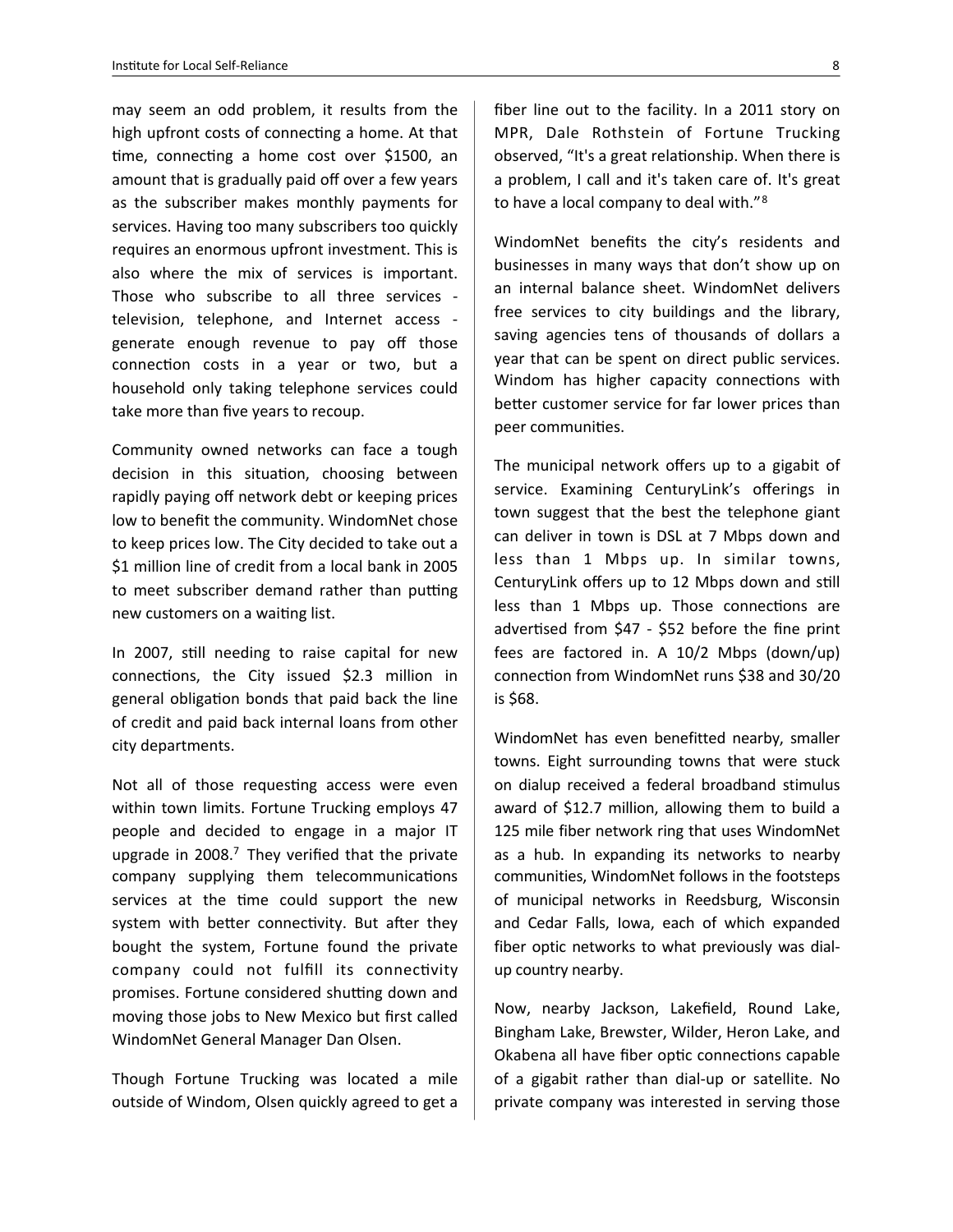small towns, even with significant federal subsidies to do so. But because Windom had embarked on a path of local self-reliance, it had built a foundation capable of being expanded to meet its neighbors' needs.

Critics of WindomNet, who are often funded by national cable and telephone companies that oppose municipal networks, have long claimed WindomNet was a money losing failure. But those familiar with telecommunication network investments know that all networks operate in the red for some period of time. Many on Wall Street hated Verizon's fiber-optic service, called FiOS, because it took so many years before turning a profit  $-$  but as a long term investment, it is now often praised. Windom's business model called for the network to break even in the seventh year, so anyone who argued that WindomNet was a failure because it lost money in its initial years was being disingenuous. In recent years, network expenses have been roughly in balance with revenues after depreciation.

Due diligence for the broadband stimulus programs involved examining whether a network was financially solvent. The fact that Windom was chosen for the grant/loan award among all the applications from other municipalities, cooperatives, and private companies, provides more evidence that WindomNet is much healthier than its critics charge.

ILSR estimates that about \$1 million in tax dollars have been used to support WindomNet over its first 10 years. Was this a wise use of taxpayer dollars? That \$100,000 per year kept at least 47 jobs in the community; almost certainly more were retained and yet more attracted. WindomNet brought gigabit service to some of the smallest towns in the world. In providing free services to the library and city buildings, it effectively reduced taxes that would have otherwise been spent in telecommunications budgets. Property values are

## **MUNICIPAL NETWORKS AND SMALL BUSINESSES**

A [recent report](http://www.gao.gov/products/GAO-14-203) from the General Accounting Office looked both at broadband projects funded by the broadband stimulus programs and municipal networks to analyze the impact on small businesses. They found these networks tend to have higher speeds and lower prices.

*"According to small businesses GAO met with, the speed and reliability of their broadband service improved after they began using federally funded or municipal networks."*

almost certainly higher, both in Windom and the surrounding communities, than they would be without fiber access.

Given how many subsidies are often used by various levels of government to encourage private companies to deliver telecommunications services in rural areas, or indeed, for economic development generally, Windom's use of its own resources should hardly be controversial.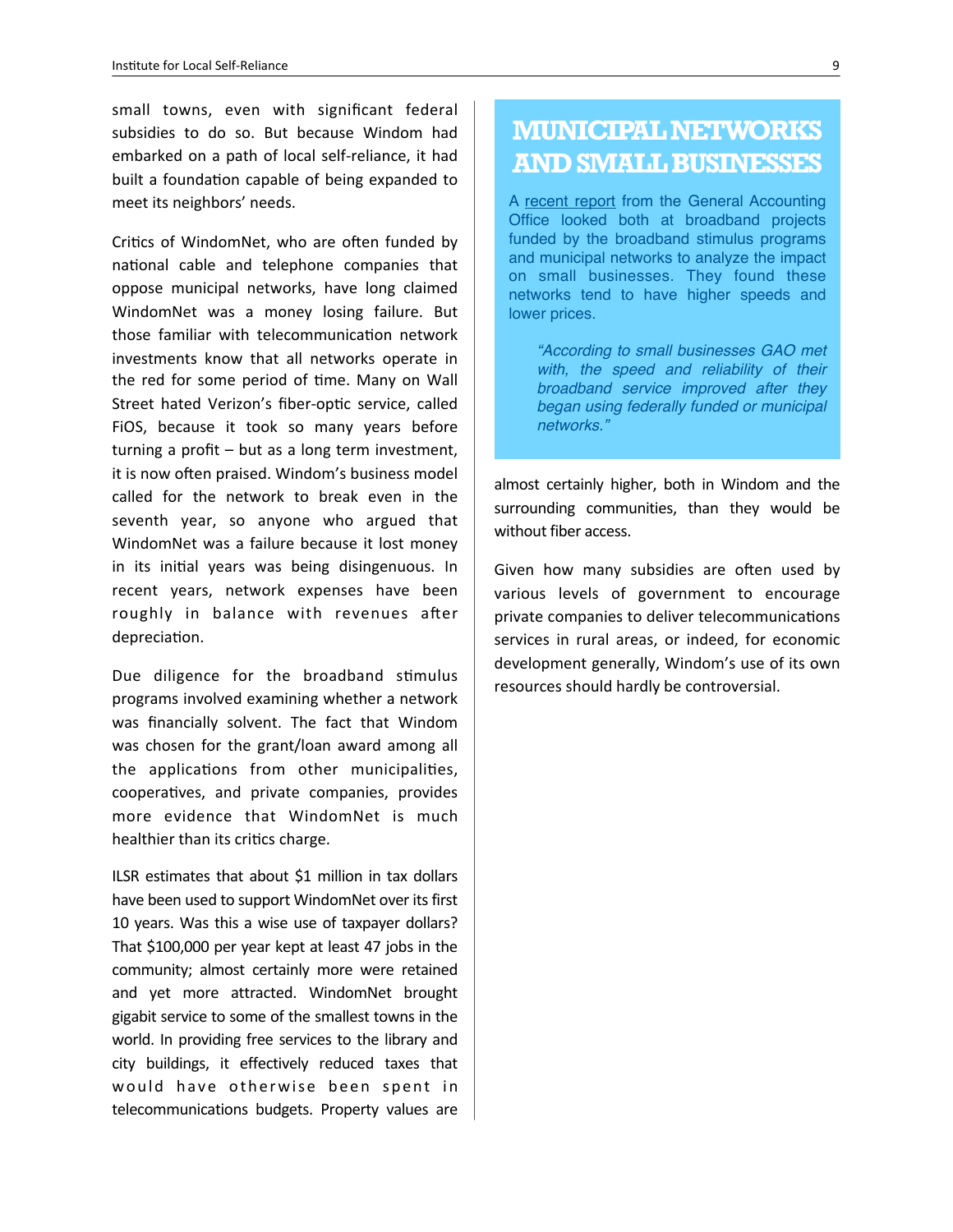

#### **SIBLEY COUNTY**

After unsuccessfully asking incumbent providers to expand and improve broadband access, the Winthrop City Council tasked town administrator Mark Erickson to work with other local governments in the region for a solution. In 2010, the Renville - Sibley Fiber project (RS Fiber) was born.

The RS Fiber project was originally anticipated to be a joint project of the towns within Sibley County, the County itself, and a slice of eastern Renville County for the purposes of including the Fairfax area in eastern Renville County. This area is farm country, with slow broadband access in many towns, and dial-up/satellite country in between. 

The group held more than 100 public meetings to discuss the plan, often spending an entire day in each town to hold a morning, afternoon, and evening meeting to make sure people could find one that fit with their schedule.

The feasibility study showed it would be less expensive and involve less risk to cover only population centers. But the project's leaders remained dedicated to universal access. They wanted to build fiber-to-the-farm, with no one left behind because they reasoned that the fate of both the farms and towns are woven together.

After hesitation by the Sibley County Board and some difficulty in arranging preliminary financing for approximately \$67 million of debt, RS Fiber decided in July 2013, to form a new cooperative rather than owning the network via a Joint Powers Board. The cooperative will be owned by all those who take service from it.

Historically, the challenge of creating a new Internet service cooperative was raising capital. Few will loan a new entity tens of millions of dollars, especially to finance a difficult venture. Recognizing that reality, RS Fiber developed an innovative public-private partnership. Local governments will use their bonding authority to provide initial financing to the coop. Investors are far more likely to put their money into a project after it already has attracted significant seed funding, particularly if the private investors are the first in line to be repaid in the event of any financial difficulty.

As of March 2014, the project comprises 10 cities and 21 townships that include 7200 potential customers (households and businesses, the vast majority of which are in Sibley County). The local governments will together sell \$15 million in general obligation tax abatement bonds and make an economic development loan of that amount to the RS Fiber Cooperative. That initial financing should allow the coop to unlock another \$42 million from various bank sources to build and operate the network. All the borrowing will be repaid by subscribers from the services sold. The \$15 million economic development loan from local governments will be subordinated to loans from private investors.

If all goes as planned, the RS Fiber Cooperative will not only connect the 7200 potential subscribers in the immediate area, it could begin expanding into nearby towns and townships with no realistic expectation that the private sector would invest there.

Cooperatives, assisted by long term, low interest federal loans, were essential in spreading electricity to nearly every home in America. Now they may again fill an important void.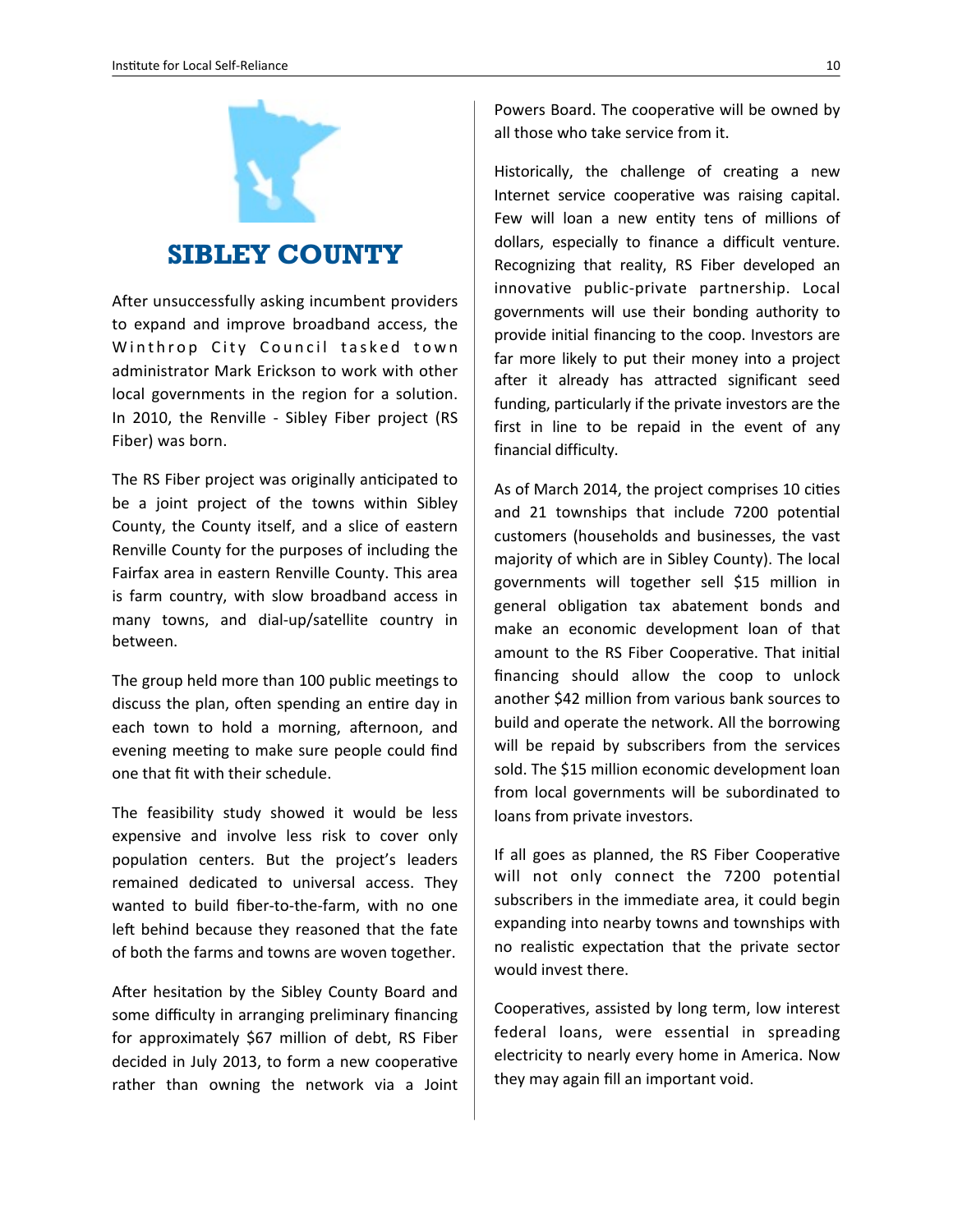

#### **MONTICELLO**

Home to 12,000 people, located on the I-94 corridor 40 miles west of Minneapolis, Monticello is the only place on earth we can identify after consulting with international analysts that is served by two competing citywide FTTH networks. One is owned by the city of Monticello; the other by TDS, a private telephone company. Still another company, Charter, offers cable services, making Monticello one of the most competitive telecommunications environment in the upper Midwest.

How did such vigorous competition come about? It began in 2006 when local citizens and businesses began complaining about the inadequate services they were receiving from TDS and Charter. One local businessman told Minnesota Public Radio, "The service we had in Monticello was horrible...My employees would sometimes take the data home where they had a better Internet connection than we did and do their uploads at night." $9$ 

When the incumbents refused to upgrade their networks, the City decided to build its own. A referendum held in 2007 resulted in a remarkable 74 percent support for the project. But when Monticello began selling bonds to finance the network, TDS filed a frivolous lawsuit intended to delay and disrupt the project. The court dismissed the case with prejudice, but TDS appealed, thereby delaying Monticello's fiber network startup and eventually costing the city millions of dollars. During the delay, TDS, which

## **OTHER MINNESOTA NETWORKS**

Local governments have been much more involved in delivering telecommunications than many realize. In addition to the examples in this paper, Cook County established a partnership with Arrowhead Electric Cooperative that is building FTTH out to every address with electricity. Lake County is working with a nonprofit to build FTTH to the whole county and parts of Saint Louis County.

Crosslake and Barnesville have long been incumbent municipal providers in their community. Pine City built a fiber backbone and Eagan has built a fiber loop, both to serve businesses. Many school districts operate on publicly owned fiber, whether from the municipality, county, or their own asset.

had argued for years that Monticello did not need a fiber network, decided to build one.

Even during the lawsuit, Monticello offered to do joint trenching with TDS, reducing the cost to both parties to build their respective networks, but TDS refused. Monticello considered ceasing to build its network with TDS upgrading, but perhaps wary of the Qwest precedent of making promises later abandoned in Windom, decided that the only way to ensure the community would actually get modern services at a reasonable price was to build a network owned by the community.

Monticello started building its network in 2009. Hiawatha Broadband Communications, a wellrespected Minnesota company located in Winona, agreed to offer services over the network. However, the TDS delaying tactic succeeded in harming FiberNet Monticello. The network had to begin paying its debt even before it had revenues coming in, creating a permanent cash-flow problem.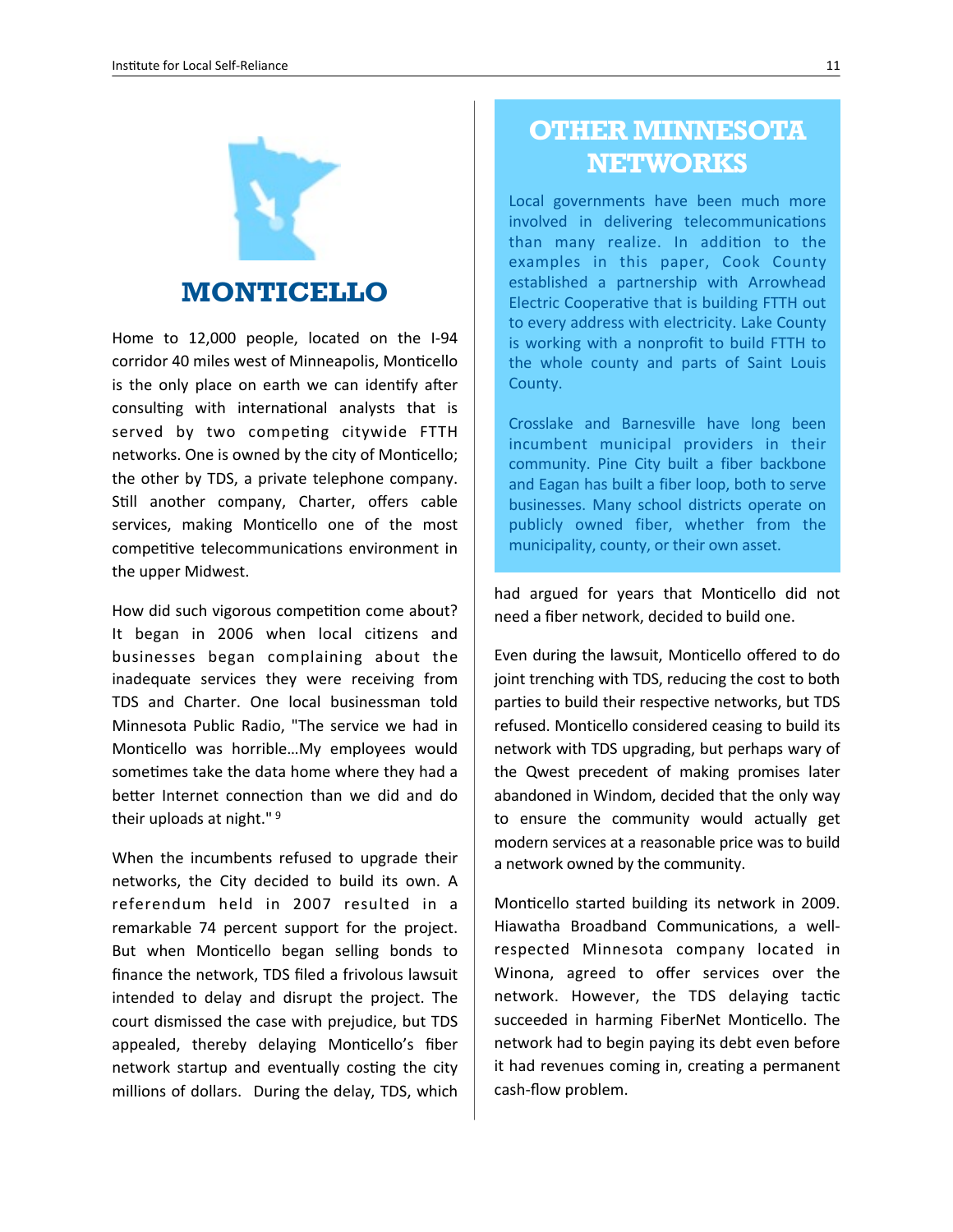On top of the costs incurred because of the TDS lawsuit, Monticello had to deal with an extremely aggressive counter marketing campaign by Charter. Charter offered a package of its fastest Internet access and every cable channel for only \$60 per month.<sup>[10](#page-13-8)</sup> Speaking with those familiar with channel contracts, all of which are subject to non-disclosure agreements, Charter's costs to deliver that package must be above \$60/month, meaning that it loses money on every subscriber that takes the deal. It charges \$145 for such a package in other communities where there is no real competition. This practice is referred to as predatory pricing, where a firm with market power takes a loss indefinitely to drive competitors out of business, whereupon it again raises prices. Unfortunately the federal government rarely intervenes to stop predatory pricing.

Between the delays resulting from the lawsuits by TDS and the predatory pricing of Charter, FiberNet Monticello not surprisingly failed to hit its financial targets and is in the midst of negotiating with bondholders to take a significant haircut. Meanwhile the network has borrowed funds from the municipal liquor store fund to continue operating as it changes strategies to become financially viable over the long term.

While FiberNet's internal balance sheet has been in the red, the city-wide impact of FiberNet has clearly been positive. Lower prices by Charter and TDS has resulted in savings to local businesses and households of over \$1 million each year. FiberNet has improved the business climate and put Monticello on the map as having some of the best connectivity in the country.

Prior to FiberNet, TDS charged more than \$40 per month for telephone services and calls to the Minneapolis/Saint Paul metro were long distance. FiberNet began charging \$21 and included the metro area in the local calling plan. TDS has since lowered its rates, ensuring that

everyone is saving money and seeing benefits from the newly competitive environment.

A recent GAO report that discussed municipal networks and impact on local businesses included this interesting disclosure:

> "*For example, following the construction of a fiber-to-the-home municipal network in Monticello, Minnesota, the two other broadband providers in the area made investments in their infrastructure to improve their broadband speeds. One of these providers stated that all of its networks undergo periodic upgrades to improve service, but upgrade schedules can change in order to stay competitive when there is a new service provider in a particular market."*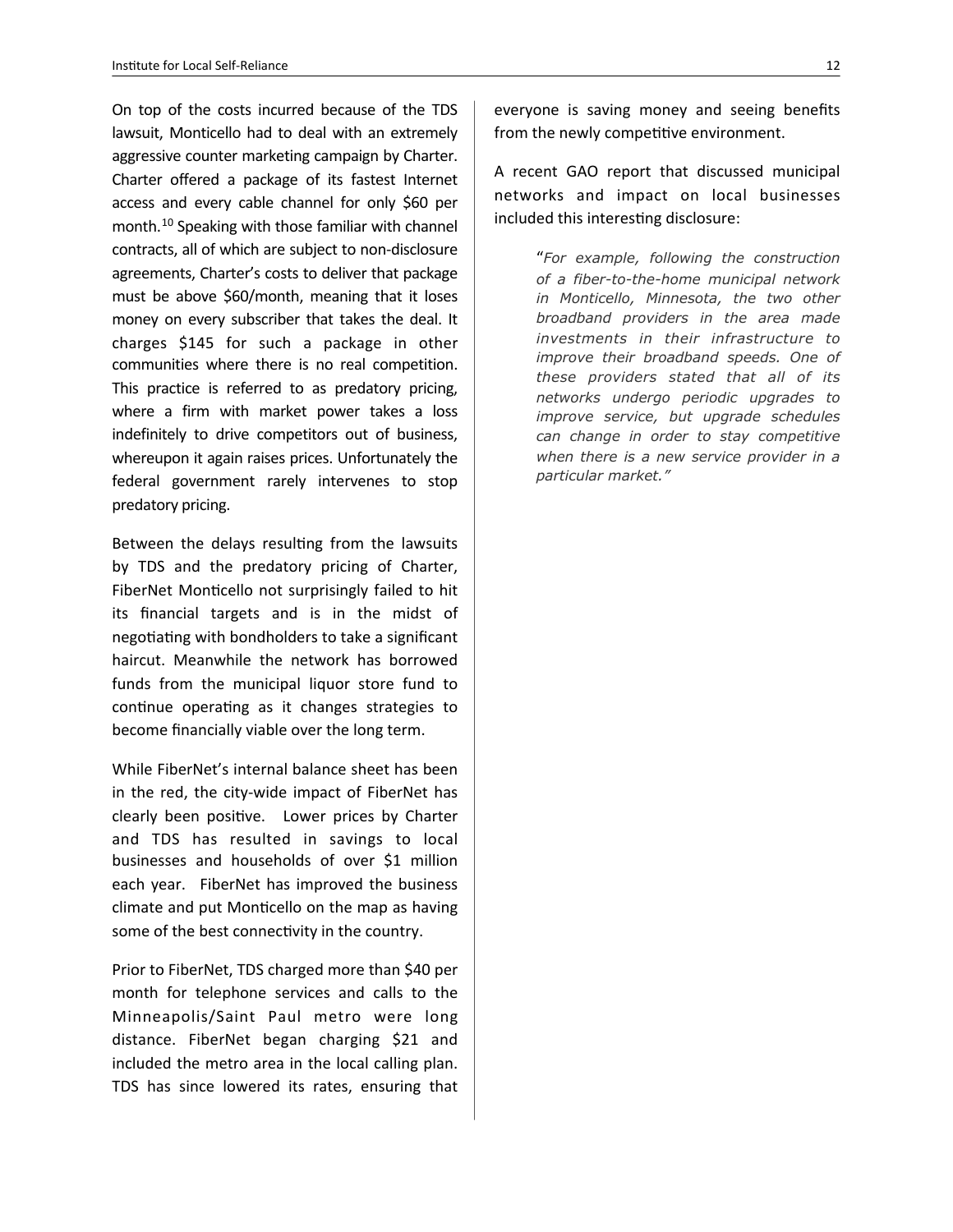

# **CHASKA, BUFFALO, AND WI-FI**

Chaska and Buffalo both have municipal electric utilities that have been quite involved in expanding Internet access, connecting anchor institutions, local businesses, and even residents. They are most well known for their Wi-Fi networks but they also maintain substantial fiber networks. ILSR's forthcoming in-depth report will focus more on the fiber networks, but here we want to address Wi-Fi in particular.

Both Chaska and Buffalo have invested in different types of technologies to solve different problems. They use fiber and some line-of-sight wireless to connect anchor institutions and businesses. They also built citywide Wi-Fi networks to connect small businesses and residents, originally bringing broadband to many who had no other option to access it.

Over time and in hundreds of cities, Wi-Fi has proved to be ill-suited to providing citywide access generally, especially high quality access in the home. This is true for both privately owned networks and publicly owned  $-$  all were similarly taken in by overstated vendor claims as the technology was maturing. Some have used difficulties faced by municipal Wi-Fi networks to suggest that local governments should do nothing in the telecommunications space.

However, it was the refusal of existing telecommunications firms to offer Internet access (or not offer it at a reasonable price) that led to municipal Wi-Fi in the first place. Many networks did exactly what they were intended to

do: ensure everyone had affordable broadband Internet access. After the private sector caught up, some local governments decided the purpose for the network had been met. This is not evidence of a failure. Regardless, any lessons from Wi-Fi are not necessarily relevant for fiber optic networks.

Fiber optics are a much longer term investment fitting with the long standing practice of local governments investing in long standing infrastructure. Local governments may make a range of investments, from focusing on the passive infrastructure of conduit and dark fiber to taking a more active role in ensuring everyone has access.

Finally, anyone confused the absence of discussion about the USI Wi-Fi network in Minneapolis should note that the network is privately owned and publicly subsidized, not a model we encourage.

# **CONCLUSION**

In nearly a decade of study and work with local governments to build networks, we believe Internet networks will follow a similar trajectory as electrification. Just as it took the combined efforts of the private sector, municipalities, and cooperatives to ensure everyone had access then, so shall it be with Internet access. Currently, Minnesota law privileges private sector solutions while discouraging municipal networks, and is doing little to help create or expand cooperatives. We need an all-hands-ondeck approach that recognizes communities should at least have the choice of being involved in meeting this essential need.